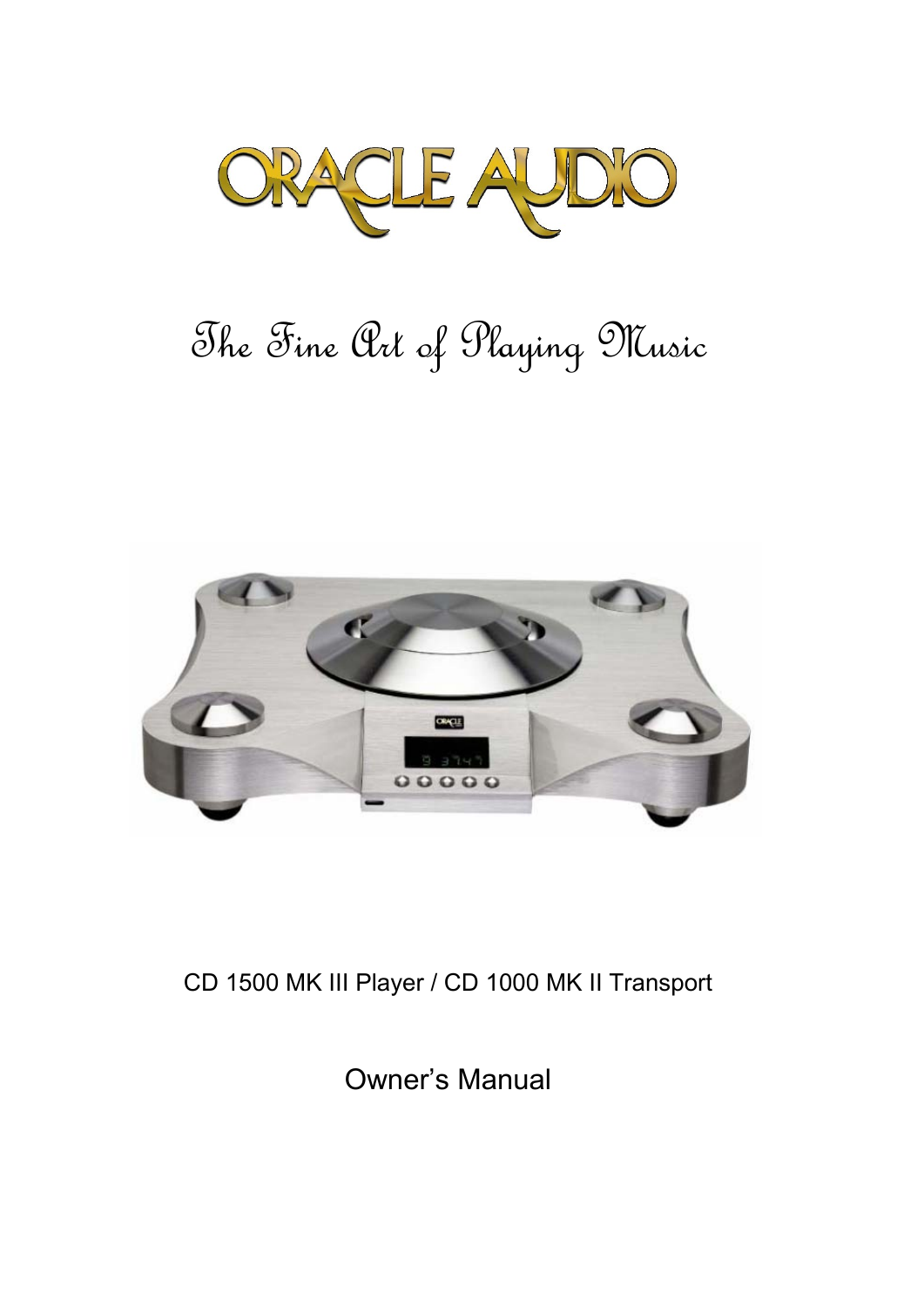#### **FOREWORD**

This is your CD Owner's Manual. The following pages will describe as succinctly as possible the assembly of your new CD. Although some operations are self explanatory, we strongly suggest you read this booklet to better understand the importance of the different key adjustments.

Your CD is a precision instrument and its performance will be affected by the different adjustments. It is important to set up your CD with the utmost care for an outstanding musical performance and enjoyment!

#### **FOR YOUR RECORDS**

We suggest you keep your sales slip together with this owner's guide.

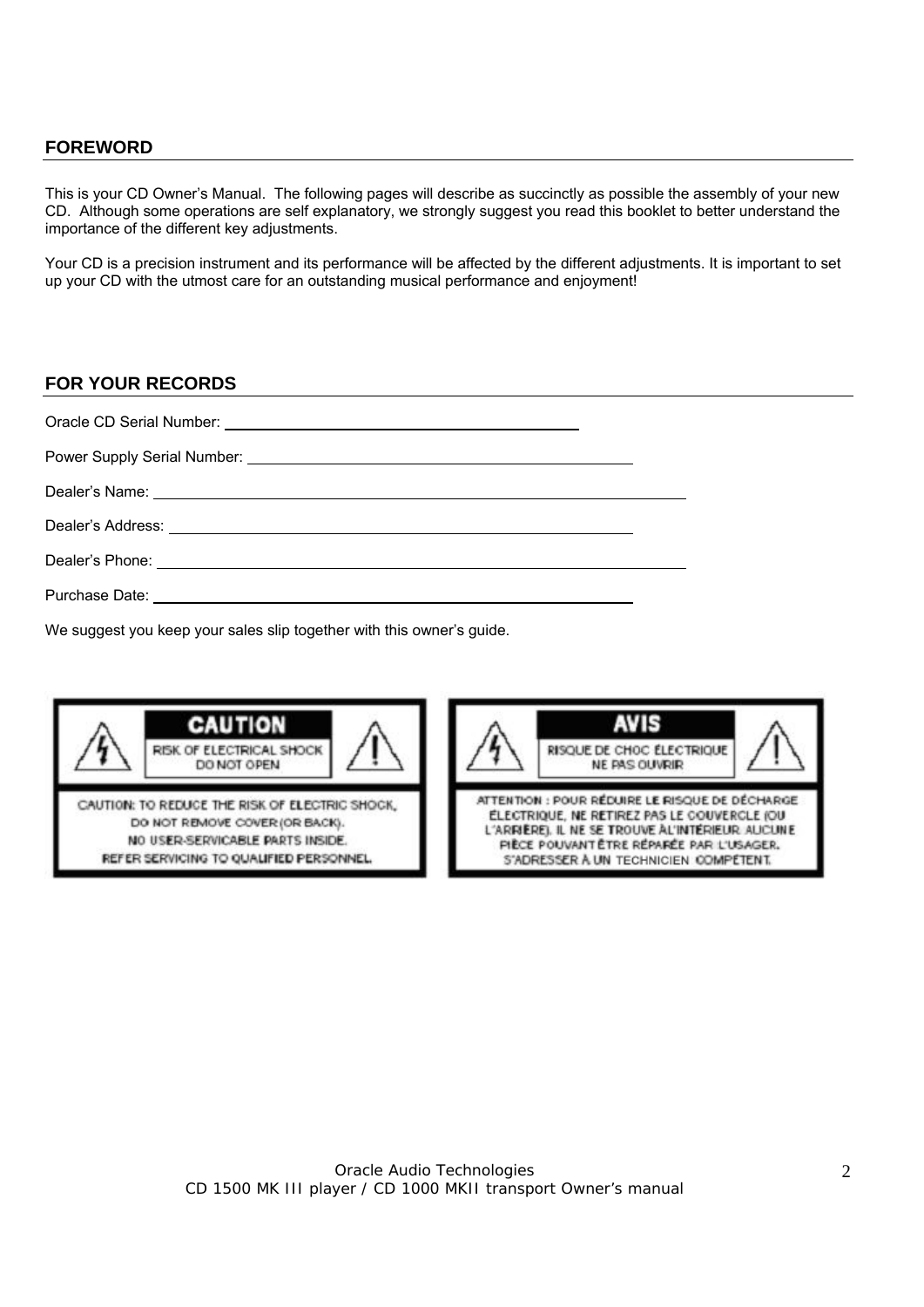# **TABLE OF CONTENTS**



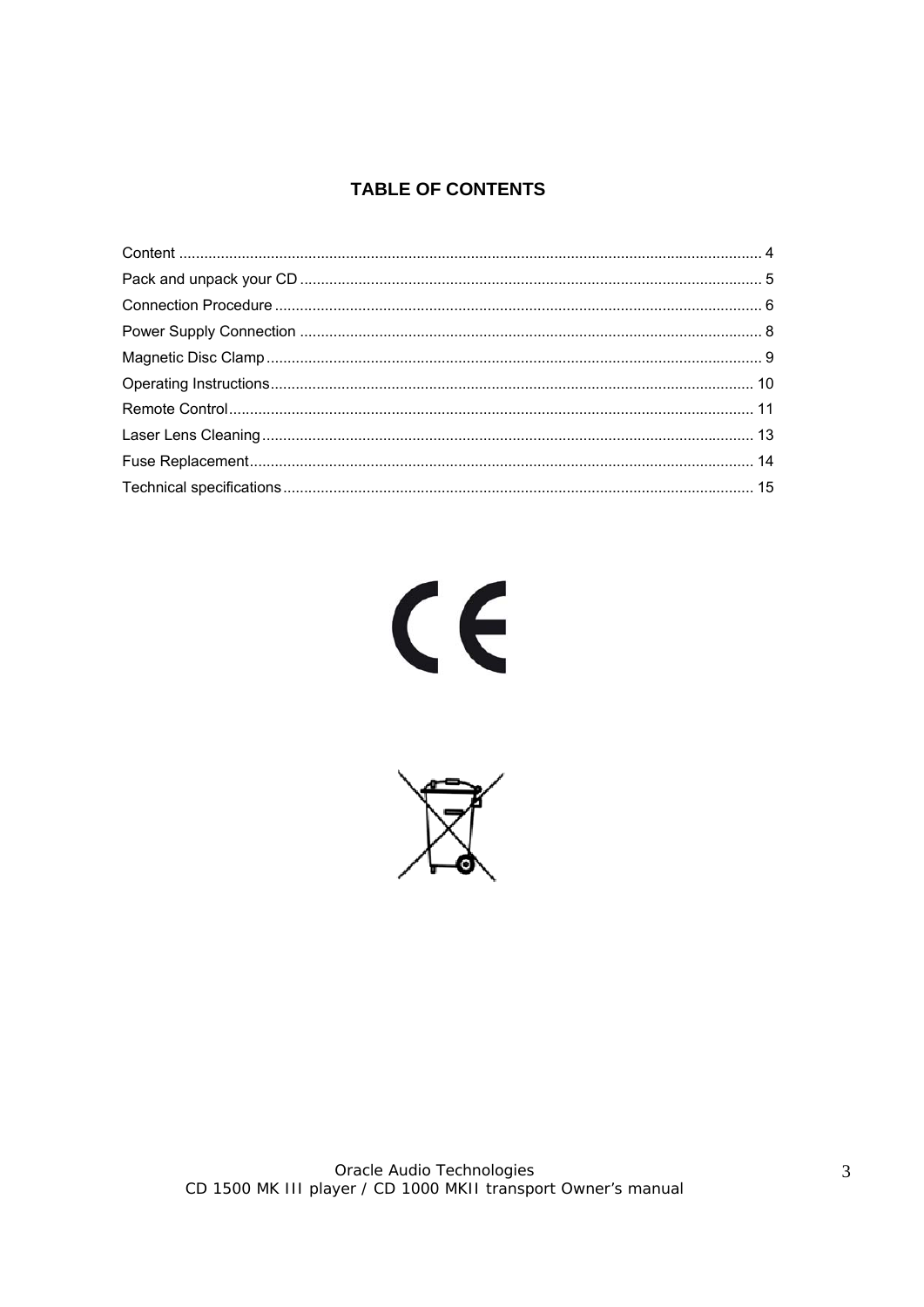## **CONTENT**

We developed this packing material so that your new Oracle Audio CD 1500 MK II player / CD 1000 transport is afforded maximum protection.

It consists of:

- A double layer cardboard box
- A module of foam packaging for the accessories
- A wooden frame with internal foam packing, protecting the CD turntable itself. It is very important to preserve this packaging material since it is the only really safe method of transporting your Oracle CD turntable.

The following items are located in **the upper foam structure:**

- 4 top covers
- Magnetic disc clamp
- Aluminium top cover
- Oracle Power supply
- Suspension calibration tool
- Brilliance cleaner and lint free blue cloth
- AC power cord
- 15 pin DC signal cord
- Remote control handset and batteries



The following items are located in **the wooden box**:

- 1 CD turntable assembly
- 1 plinth assembly including:
	- o 1 display module assembly
- 1 main CD turntable chassis assembly
- 2 main chassis protective foam end caps
- 1 main chassis hold down "C" shape foam spacer block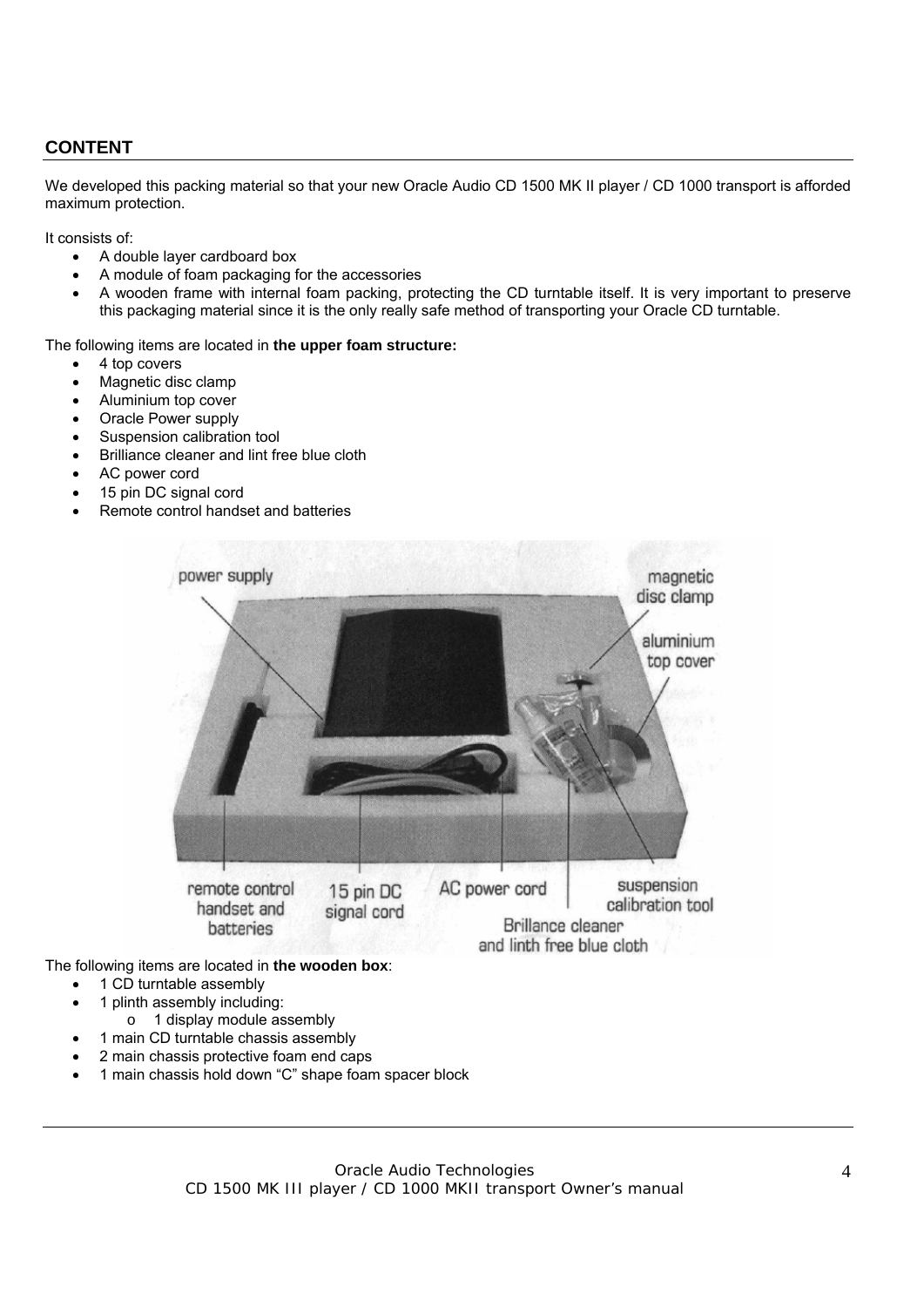## **PACK AND UNPACK YOUR CD**

#### **Tools needed – Phillips (cross head) or Pozidrive screw driver – Small needle pliers**

- Open the external box.
- Carefully remove the 4 white foam protection corners.
- Turn the brown box on its side so you can pull out the white internal cardboard box.
- Carefully slide the white box out and stand it flat with the arrows on the side pointing up.
- Open the box first by opening the end flaps then the front.
- Remove the white foam layer to access the wooden box, set it aside.

#### **Accessories Foam Block**

- Remove the power supply, power cord and DC cord, put it aside.
- Remove the aluminium top cover and the Brilliance cleaner.
- Remove the remote control and install the batteries.
- Remove the magnetic disc clamp.
- Remove the suspension covers and put them to one side for later installation.
- Remove the wooden top cover using your Phillips screwdriver.
- Grasp the plastic protective bag at each end using the handles and lift the whole Oracle player unit out of the box.



- Open the plastic bag at one end only and remove the foam protective end cap.
- Hold the plinth and slide the CD turntable assembly out of the bag.
- Remove the "C" shape, hold down spacer block.
- Remove the inner protective bag.
- **Note:** Place the inner bag, the 2 protective end caps and the "C" shape hold down spacer blocks back in the wooden box thus making sure they do not get lost. Put the wooden top cover back up.
- Note: When repackaging, it is important to use this inner protective bag to prevent surface damage to the clear lacquer finish.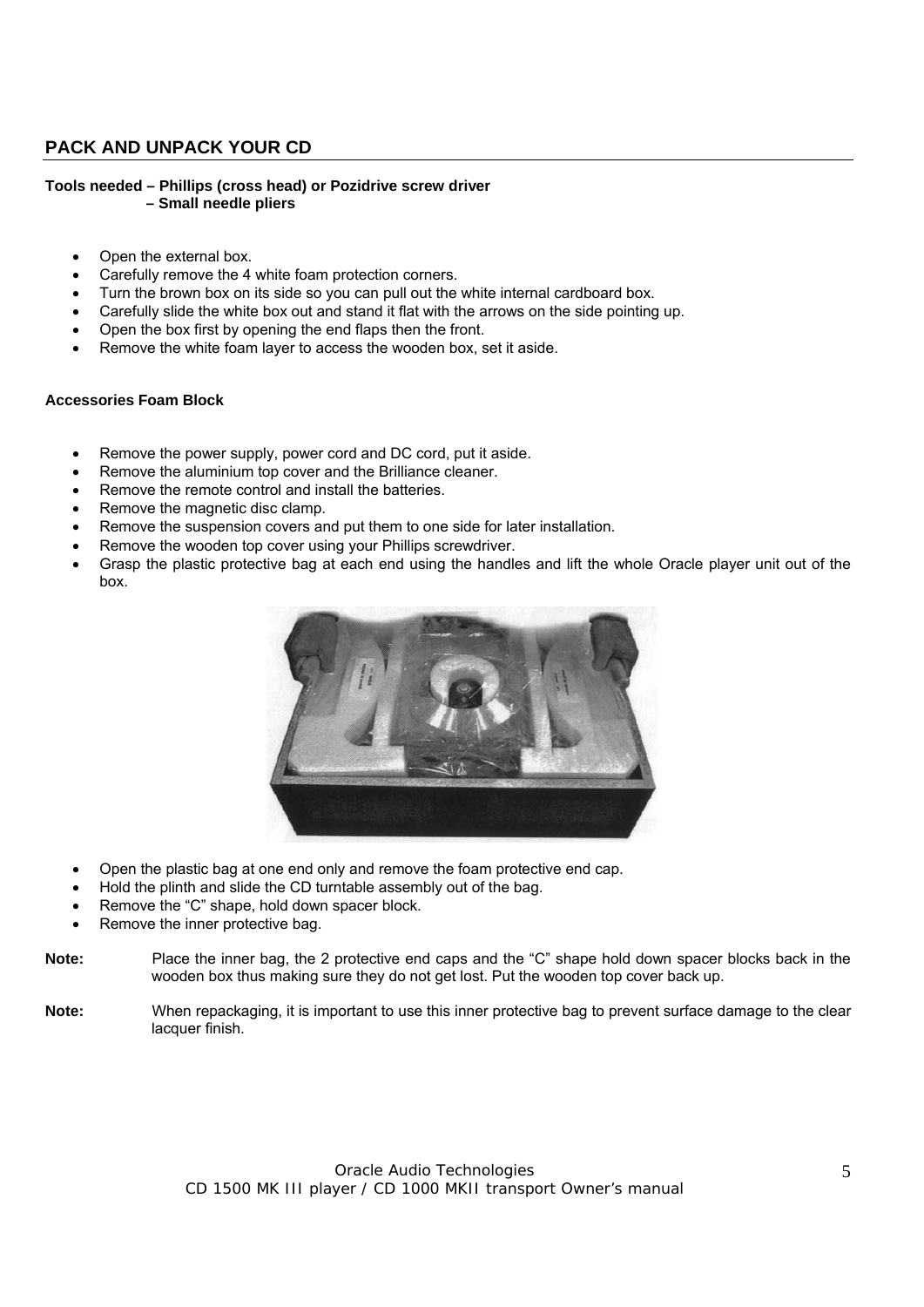## **CONNECTION PROCEDURE**

The analogue and/or digital connections

#### **CD 1000 MK II Transport**

Your Oracle CD transport is equipped with three digital outputs:

- BNC, (75 Ohms) output of 0,5 Volt peak to peak
- XLR, AES/EBU (110 Ohms), balanced output of 4 Volts peak to peak
- Optical, Hewlett Packard (ST, AT&T glass) Hp-HFBR 1412

Use the designed output to transfer the signal to your Digital to Analog converter.



**Note:** We strongly suggest the use of the best possible Digital/Optical Interconnect cable available, your dealer will help you make the right choice.

#### **CD 1500 MK III Player**



Oracle Audio created a proprietary 2 IC chip circuit implementation of the balanced technology, resulting in excellent audio performance. The fully-balanced technology offers a more open, transparent sound with improved dynamics. The Oracle Audio balanced circuitry greatly reduces transient demand on the component power supply, further improving signal integrity and noise immunity.

Balanced audio interconnects utilize two conductors, while standard RCA audio interconnects use only a single "unbalanced" conductor. This enhanced design gives balanced audio interconnects the power to provide greater resistance against sources of noise (RF, EMI, etc.). The result is a more pure signal transfer, especially in longer-run applications. The industry standard NEUTRIK XLR connection is utilized due to their robust design and high performance. All internal wiring consists of twisted shielded wire.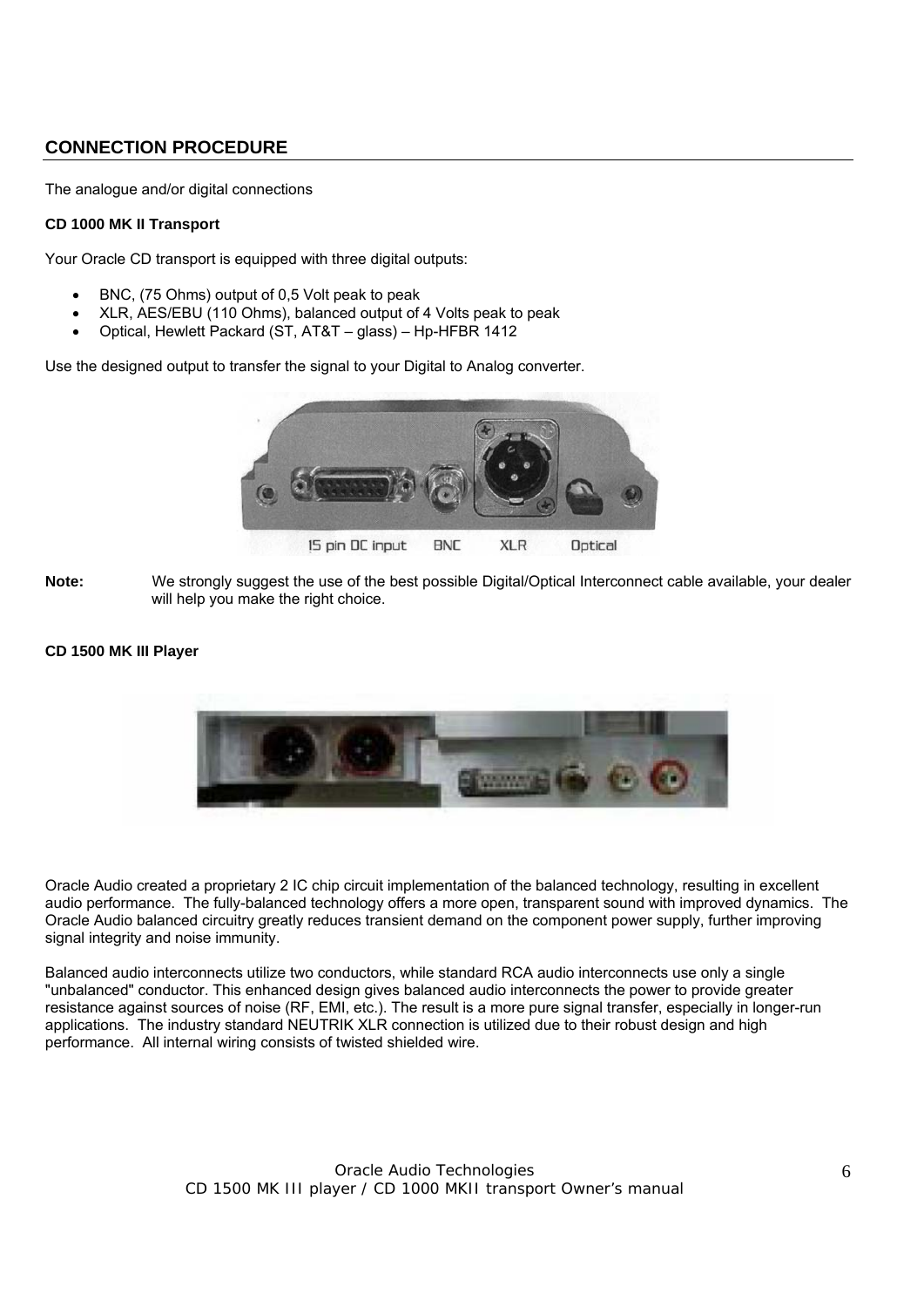Your Oracle CD Player is equipped with:

- BNC, output of 0,5 Volts peak to peak @ 75 Ohms
- RCA analog output
- XLR balanced analog outputs
- Impedance < 100 Ohms
- Recommended impedance load 50 kOhms (Minimum 5 kOhms)
- Maximum effective output level, 2,4 Volts
- Digital to Analogue converter type, Delta Sigma
- Resolution 24 Bits

You now have a choice of analog connections. You might even consider running both at the same time.

To utilize the analog RCA capabilities, connect your pair of RCA terminated interconnect cables from the rear of the player to your preamplifier or integrated amplifier (CD INPUT).

To utilize the analog balanced XLR connections, connect your pair of XLR terminated interconnect cables from the rear of the player to your preamplifier or integrated amplifier's XLR inputs.

#### **Connection to the Pre-Amplifier, CD input**

• Connect your pair of RCA terminated Analogue Interconnect cables from the rear of the player to your preamplifier Digital input (CD input).

**Note:** It is not necessary to use digital output unless connecting to a separate stand alone DAC.

**Note:** We strongly suggest the use of the best possible Analogue Interconnect

#### **Simultaneous Connection of an External Digital to Analogue Converter**

It is possible to simultaneously use the BNC (75 Ohms) Digital output to compare the players internal Digital/Analogue converter, with that of an external (stand alone) D/A converter.

- Plug your digital/optical interconnect to the rear of the player and connect it to your stand alone D/A converter.
- Connect the **Analogue outputs** to an "Auxiliary" input at the rear of your pre-amplifier.
- Balance the volume between the two D/A converters through the external converter volume control…should this facility be available.
- Switch from "**CD**" to "**Auxiliary**" so as to compare the two options.

**Warning!** Lower the volume of the pre-amplifier as there could be a major difference in gain, this could cause damage to your loudspeakers.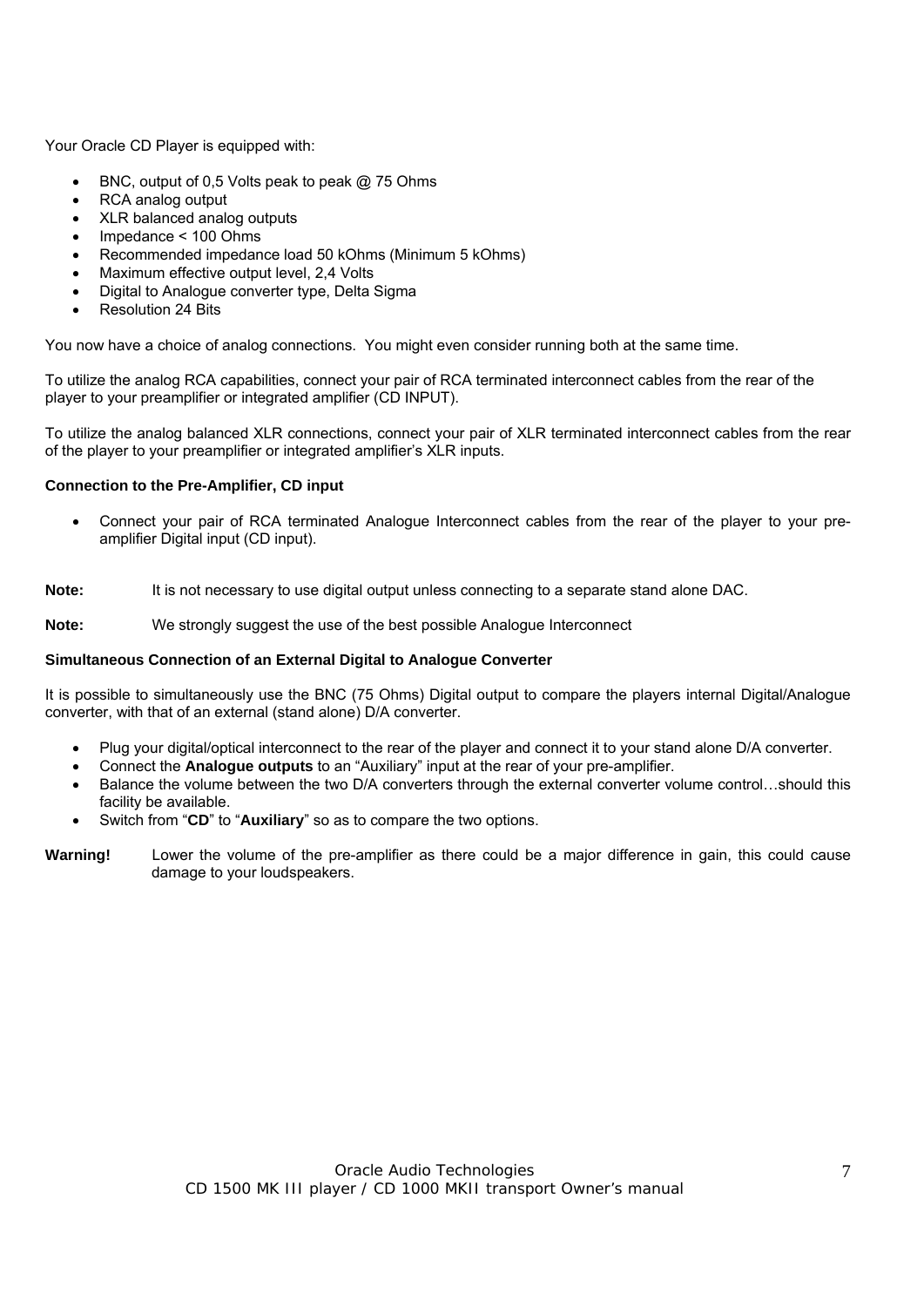### **POWER SUPPLY CONNECTION**

- Connect the 15 pin DC signal cable to the rear of the CD turntable and secure it with the two locking thumbs screws.
- Connect the other end to the power supply and secure it as above.



- Plug the AC power cord to the IEC 320 socket at the power supply end, and the other end to the line voltage wall socket.
- Turn the power supply "ON", indicated by the line  $($   $)$  on the rocker switch above the IEC socket, the red "L.E.D." at the front of the power supply will now light up. The "OFF" position is indicated by ( 0 ) on the rocker switch.

# **CLASS 1 Laser Product**.

This device complies with part 15 of the FCC rules. Operation is subject to the following conditions. (1) This device may not cause harmfull interference and (2) This device must accept any interference received including interference that may cause undesired operation. This Class B digital apparatus meets all requirements of the Canadian interference causing equipment regulations. Complies with 21 CFR 1040.1

# **Important Warning!**

It is essential that the protective top cover be installed and remains in place until the "No Disc" message appears in the CD display. This also applies should the unit be switched off during a listening session, **NEVER remove** this cover until the "No Disc" or the disc information message appears or re-appears after a new switch-on.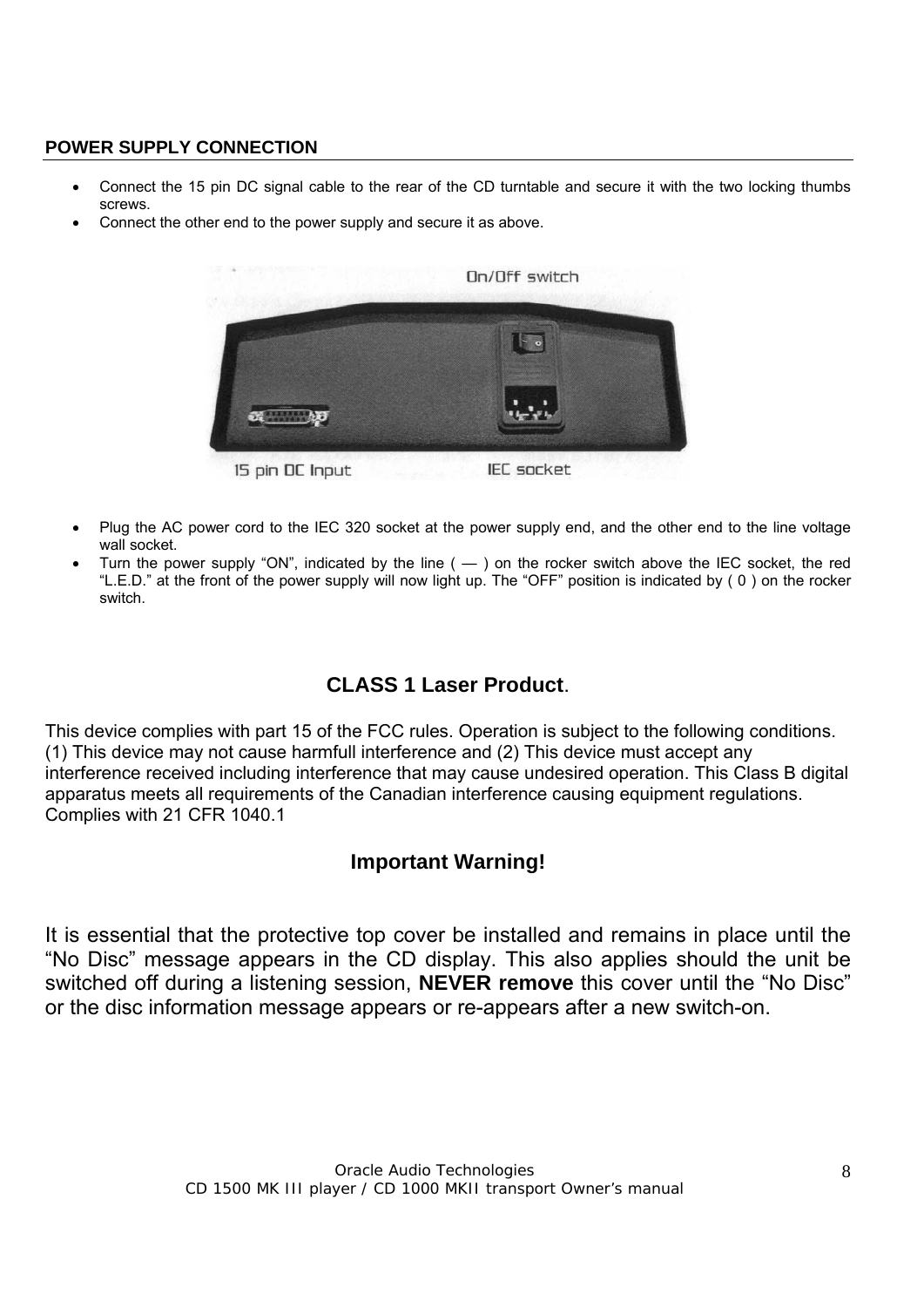#### **THE MAGNETIC DISC CLAMP**

#### **Operation**

- Place the compact disc on your Oracle CD turntable.
- Install the magnetic disc clamp

#### **To Remove the Magnetic Disc Clamp (option 1)**

• Lift the compact disc by holding it from the periphery with the magnetic disc clamp installed.



#### **To Remove the Magnetic Disc Clamp (option 2)**

Lift the magnetic disc clamp straight up. The compact disc will follow because of the adhesion of the Urethane vibration damping trap to the compact disc surface.



- **Caution!** Since the adhesion will diminish as the Urethane picks up dust, it is important to place your hand under the compact disc to prevent it from falling. Please read the recommended maintenance procedure below.
	- Peel the disc from the clamp, this will break the close seal between the Urethane vibration damping trap and the compact disc.

#### **Maintenance**

Your Oracle player is equipped with a very efficient magnetic clamp. One of the key features of this clamp is the proprietary Urethane compound ring that acts as a vibration damping tap. To obtain optimal performance, keep the surface of the Urethane vibration damping trap clean at all times using your Brilliance cleaner or denatured alcohol (mentholated spirits).

**To extend the cleaning cycle to a maximum**, we recommended not setting the magnetic disc clamp with the Urethane facing down as dust would very quickly reduce the adhesion to the compact disc, thus lowering the vibration damping trap efficiency.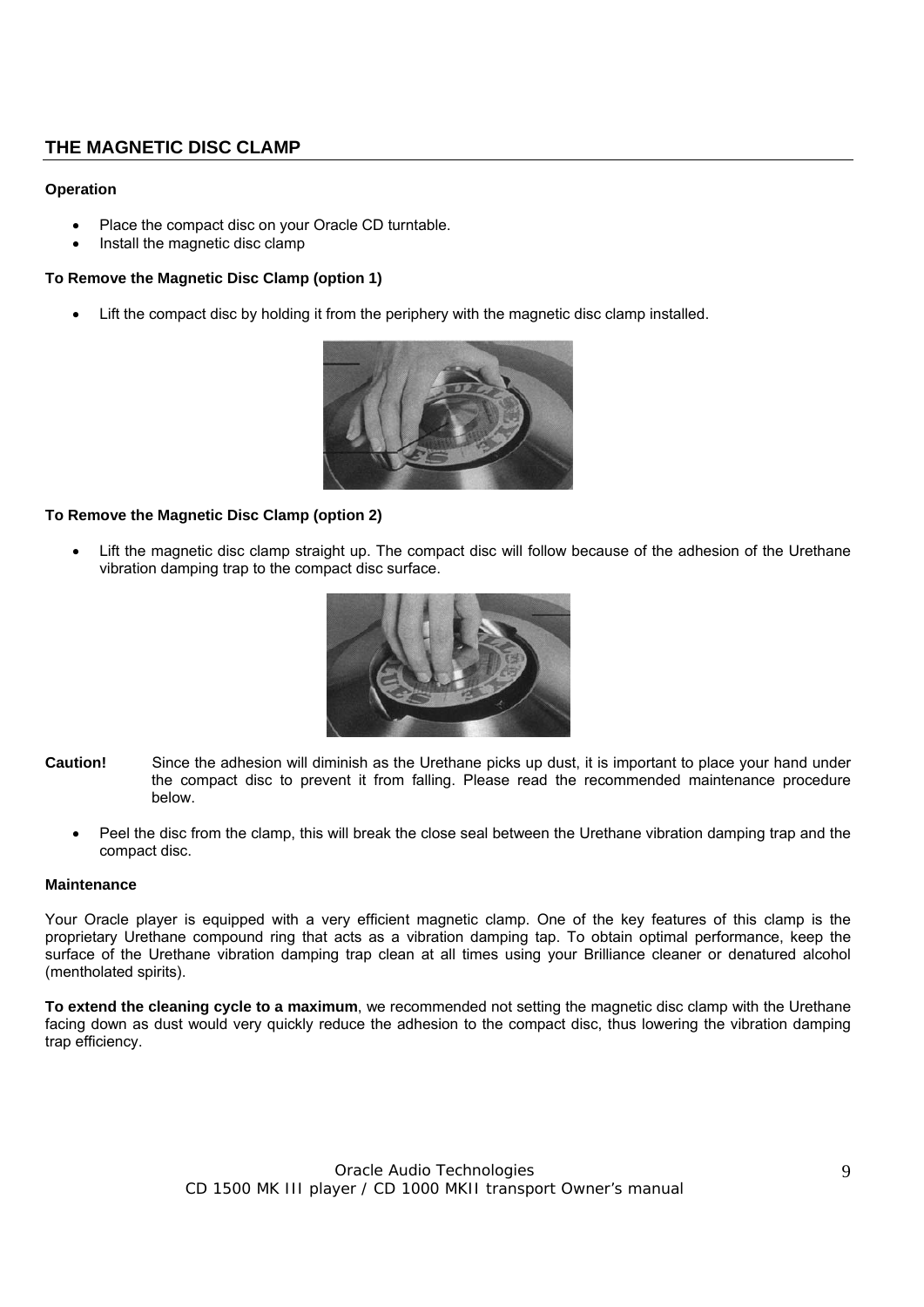## **SAFE OPERATING INSTRUCTIONS**

#### **Please Follow these Important Safety Tips for The Safe Operation of your CD Player**

The main Power On/Off switch for your CD Player/Drive is located on the rear of the power supply.

**Note** Do not activate this switch until you have read the instructions below.

- 1. Before switching on your CD Player/Drive it is essential that the aluminium top cover be correctly installed and remain in place until the CD display indicates the "**No Disc**" message.
- 2. To start playing a CD: remove the aluminium top cover; select the CD you wish to play and place it on the CD turntable. Install the magnetic clamp and replace the top cover.
- 3. Press the **Reset** button and wait for the disc information to appear in the main CD display. The information will show the number of tracks on the CD and the total playing time.
- 4. Press "**Play**" and adjust the volume control on your pre-amplifier, sit back, and *ENJOY PURE MUSIC!*
- 5. **To change a CD**, press "**Stop**", the CD display will again show the disc information. Remove the aluminium top cover, lift your CD using one of the methods described earlier. Gently peel the clamp from the CD. Select your next CD and place it on the CD turntable as described above. Having placed the disc on the turntable, the display will still show the details of the previous CD player until you press the **Reset** button, only then will the new disc information be displayed.

#### **Note: These instructions may seem extremely basic, but they must be followed exactly to ensure safe operation of this product!**

#### **Display Keyboard Function Selector**

The display module is equipped with five selector buttons.



- Place a compact disc over the centering device of your CD turntable.
- Position the **magnetic disc clamp** over the centering device and **make sure it is well seated**.
- Very carefully seat the **aluminium top cover** over the compact disc in it's specially machined recess and position it so **the two finger slots** match the ones on the player main chassis. The slightly curved section of the finger slots should be facing **the front of the unit**.

The performance of the Oracle CD turntable is significantly improved by using the aluminium top cover whenever the player is in use. It provides a darker environment for the laser diode to more accurately pick up signals from the spinning compact disc.

#### **To Play a Compact Disc**

- Press the "Disc Reset" function selector to initialize the selected disc. **This operation must be repeated every time a different compact disc is used**.
- Select the track to be played by pressing the "**Up**" and "**Down**" function track selector.
- Press "**Play**" and adjust the volume control on your pre-amplifier, sit back, and *ENJOY PURE MUSIC!*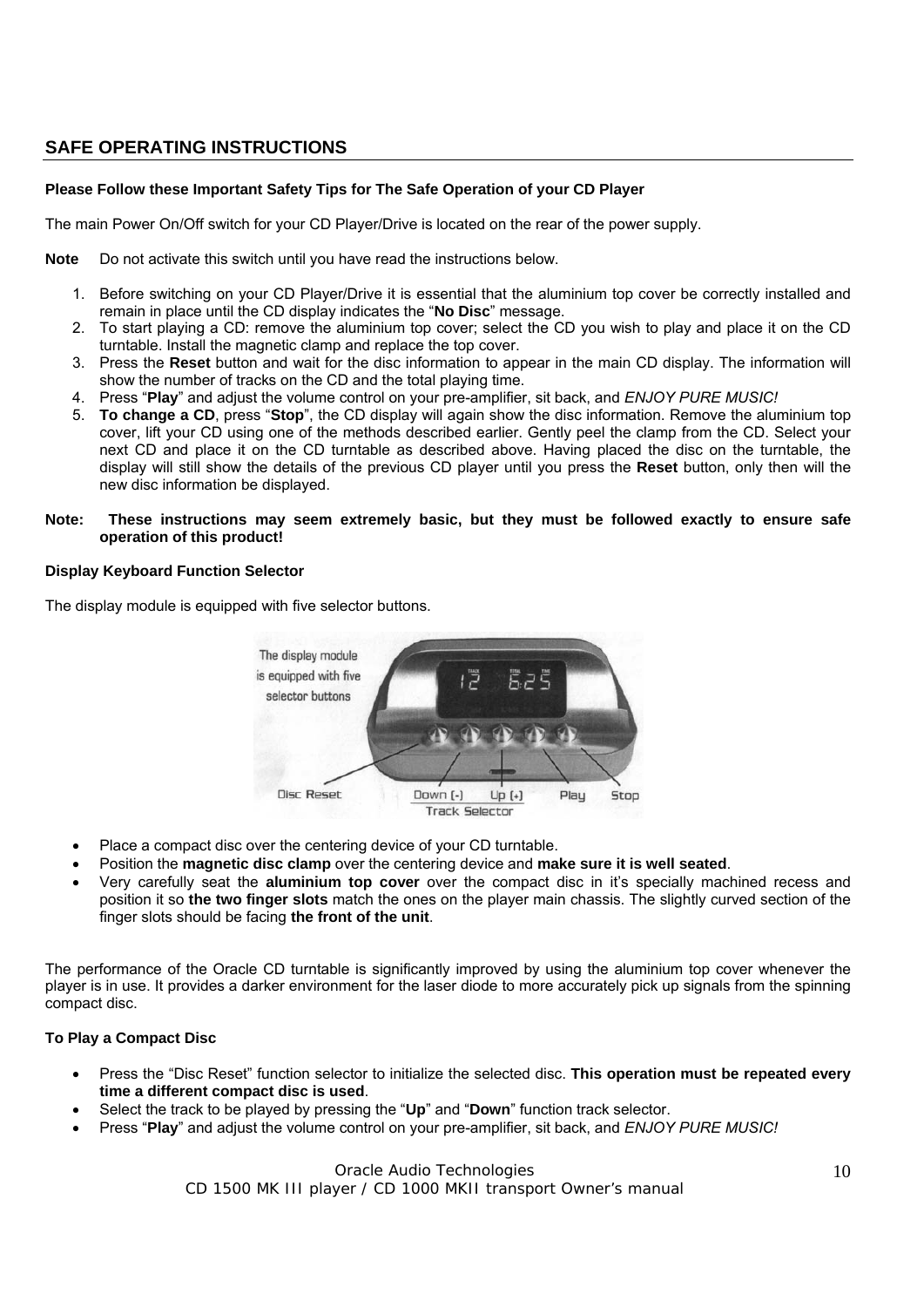#### **To Play a Different Compact Disc**

- Press the "**Stop**" function selector and repeat the "**To Play a Compact Disc**" procedure.
- Remove the aluminium top cover and put it to one side.
- **Important!** Press the "Disc Reset" function selector every time a new compact disc is placed on the CD turntable, so it can be properly initialized.

#### **REMOTE CONTROL OPERATION**

For your convenience and to increase ease of use, your new Oracle CD Player/Drive is supplied with an Infra-red remote control facility. To enable you to reap the benefit of this facility, please spend a few minutes reading these simple instructions.

Beginning at the top, or front of the handset the various buttons (function keys) will be described on the left of the page What the button does and how to do it is described on the right or the page.

#### **FUNCTION KEY WHAT IT DOES & HOW TO DO IT**

- *Red Button (STBY)* This is the Standby button and this allows the display screen to be turned off as if the unit was out of service. Whilst the player looks as if it is switched off, the optimum operating temperature is maintained. PRESS the **STBY** button once and the display goes out. PRESS the **STBY** again and this will have a similar effect as pressing the "Disc Reset" on the display keyboard function selector to initialize the selected disc. If the unit was in a Standby mode after using the **STBY** button, it must be pressed again so the player can resume the operational mode.
- *Numeric Buttons (1-0)* These buttons relate to the track numbers on your CD, and run from 1 through 9, the 0 button becomes 10 by pressing first 1 then 0. The player is able to play, merely by pressing a combination of two buttons any track on a CD that may contain anything up to 99 tracks.
- *Scan Button (SCAN)* This button permits you to **SCAN** a CD to find a particular track. PRESS this button once and it plays the first few seconds of every track in numeric order. Once you have heard the track you want, PRESS the button again and your chosen track will play from the beginning.
- *Programme Button (PROG)* This button allows you to select various tracks of a CD and play them in your chosen order. To use this function you first select a track number using the numeric buttons, having selected the track number PRESS **PROG.** Move on using the numeric buttons to your next selection and again PRESS **PROG**. Repeat this operation until you have programmed as many or as few tracks as you want. The track selection will play in the order in which you have entered the track numbers. The **PROG** function is cancelled by pressing **STOP**.
- *Time Button (TIME)* This button allows you to view various **TIME** options. The default setting will indicate the number of tracks and the total running time of the disc is displayed. PRESS **PLAY** and the elapsed time of the track playing will show. PRESS **TIME** once and the elapsed running time of the disc will show. PRESS **TIME** again and the remaining running time of the disc will show.
- *Fast Button (FAST)* This button is located next to both, the track search forward ►► and track search back ◄◄ buttons. PRESS the **FAST** button to double the search speed before pressing the ►► and ◄◄ buttons. The sound heard in order to find a particular section of track will be more difficult to identify using the **FAST** mode.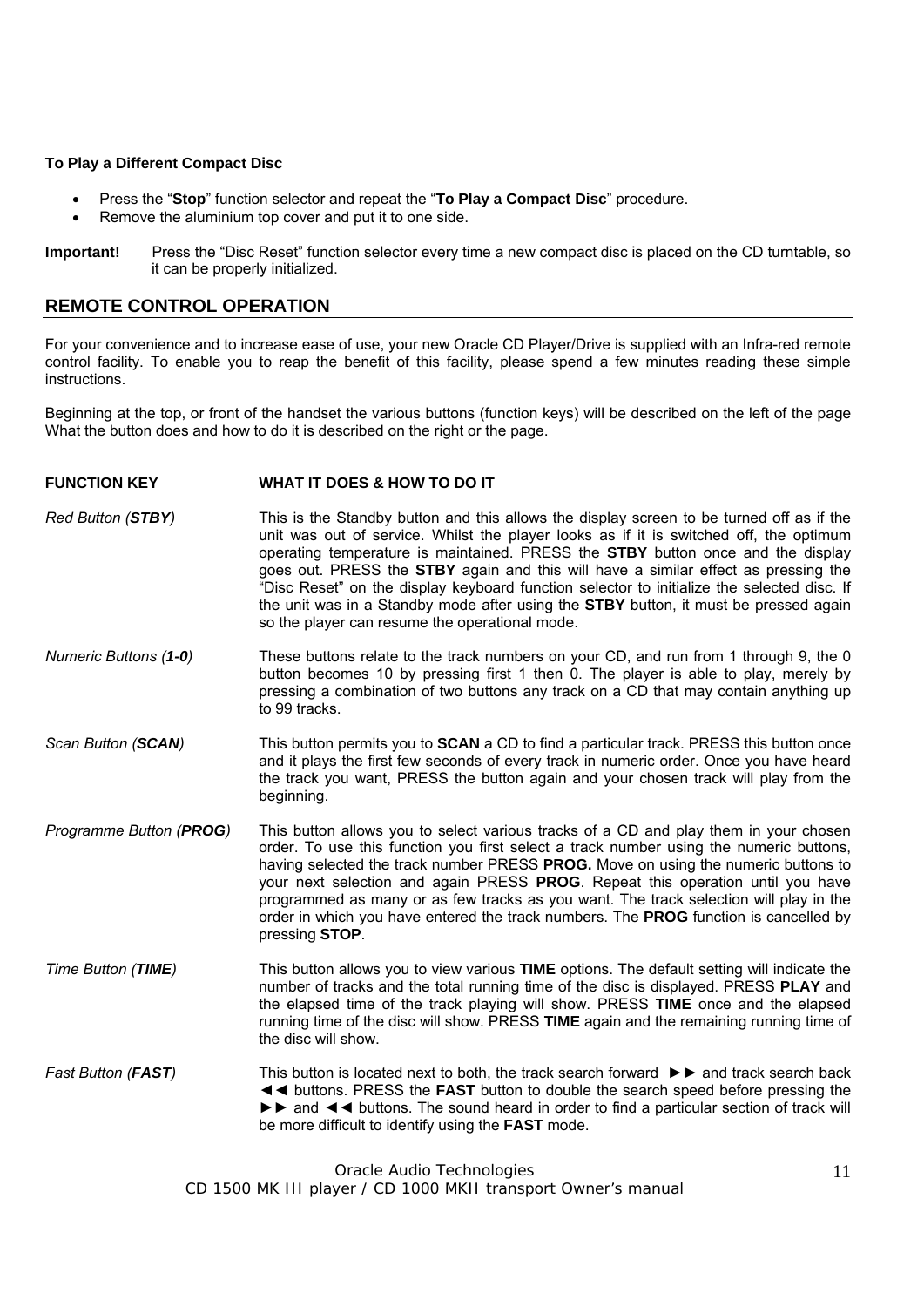| Search Button $(44 \rightarrow)$ | This function allows you to search forward or backwards through a track, or the                                             |
|----------------------------------|-----------------------------------------------------------------------------------------------------------------------------|
|                                  | complete CD at approximately 10 times normal speed. It is possible to hear the track/CD                                     |
|                                  | whilst doing this enabling you to find a specific part of a track/CD. PRESS $\blacktriangleleft \blacktriangleleft$ and the |
|                                  | search runs back from where you are. PRESS $\triangleright$ and the search runs forward from                                |
|                                  | where you are.                                                                                                              |

- *A/B Button (A / B)* This button allows you to repeat a **section** of a track or the CD. To do this, listen for the starting point of the section you want to repeat and PRESS the **A / B** button once. Let the section run to where you want the repeated section to end, then PRESS the **A / B** button once more. The selected section will now continue to repeat just that section until you cancel the command by pressing **STOP**.
- *Shuffle Button (SHUF)* This command causes the track playing order to be played non numerically ascending. Instead of the tracks being played from 1 through to say 10, it will play the tracks in a random order. The track play order cannot be determined by the user when using this function. This function must be chosen before the **PLAY** button is pressed. The disc information will be displayed on the main display screen. PRESS **SHUF** and the random track play order will be displayed along the bottom of the main display screen. PRESS **PLAY** and the randomly selected order will start playing.
- *Previous Track (* │*◄)* This button has two functions, and is marked │*◄*. PRESS once and the track being played will start playing from the beginning again. PRESS │*◄* twice quickly and the previous track on the CD will play from the beginning.
- *Next Track (►*│*)* This button only has function, and is marked *►*│. PRESS this button once and the next track on the CD will begin playing. Each time you press this button, the next track on the CD will begin to play in the normal ascending numeric order, or the next programmed selection if you have used the **PROG** option. If in the **SHUF** mode the next randomly selected track will begin to play.
- *Repeat (REP)* This function permits continual repeat playing of the track being played by pressing the **REP** button once. PRESS the **REP** button twice and the WHOLE disc will be repeated until the **REP** button is pressed again cancelling the repeat function. The REP function can also be used if **PROG** or **SHUF** modes have been selected, and works in exactly the same way. PRESS once and the track being played will repeat, PRESS twice and **ALL** the programmed selections **PROG**, or the random play order SHUF, will be repeated. PRESS **REP** again and the selection will play the **REP** function was cancelled.
- *Pause (PAUSE)* This function suspends the playing of the CD at the exact point that the **PAUSE** button was pressed. This mutes the sound completely. PRESS **PAUSE** again and play resumes from the exact point it was originally suspended.

*Stop (STOP)* This function stops the CD turntable from spinning and the laser from reading the digital information on the disc. It also cancels all programmed functions and enables the current disc to be removed. The CD turntable is now ready to accept another disc, or to be switched off at the end of the current listening session.

*Play (PLAY)* The **PLAY** function is used to start a new listening programme. When a CD is placed on the turntable the **PLAY** function will not operate until one of the two following function is activated:

a) The **RESET** button on the CD Player/Drive has been pressed.

b) The **STBY** button on the remote control handset is pressed twice.

This starts the turntable spinning and the disc information is read by the laser. The disc information will then appear on the main display screen. Once the disc information is displayed, it is possible to play the CD by pressing **PLAY** button on the remote control handset.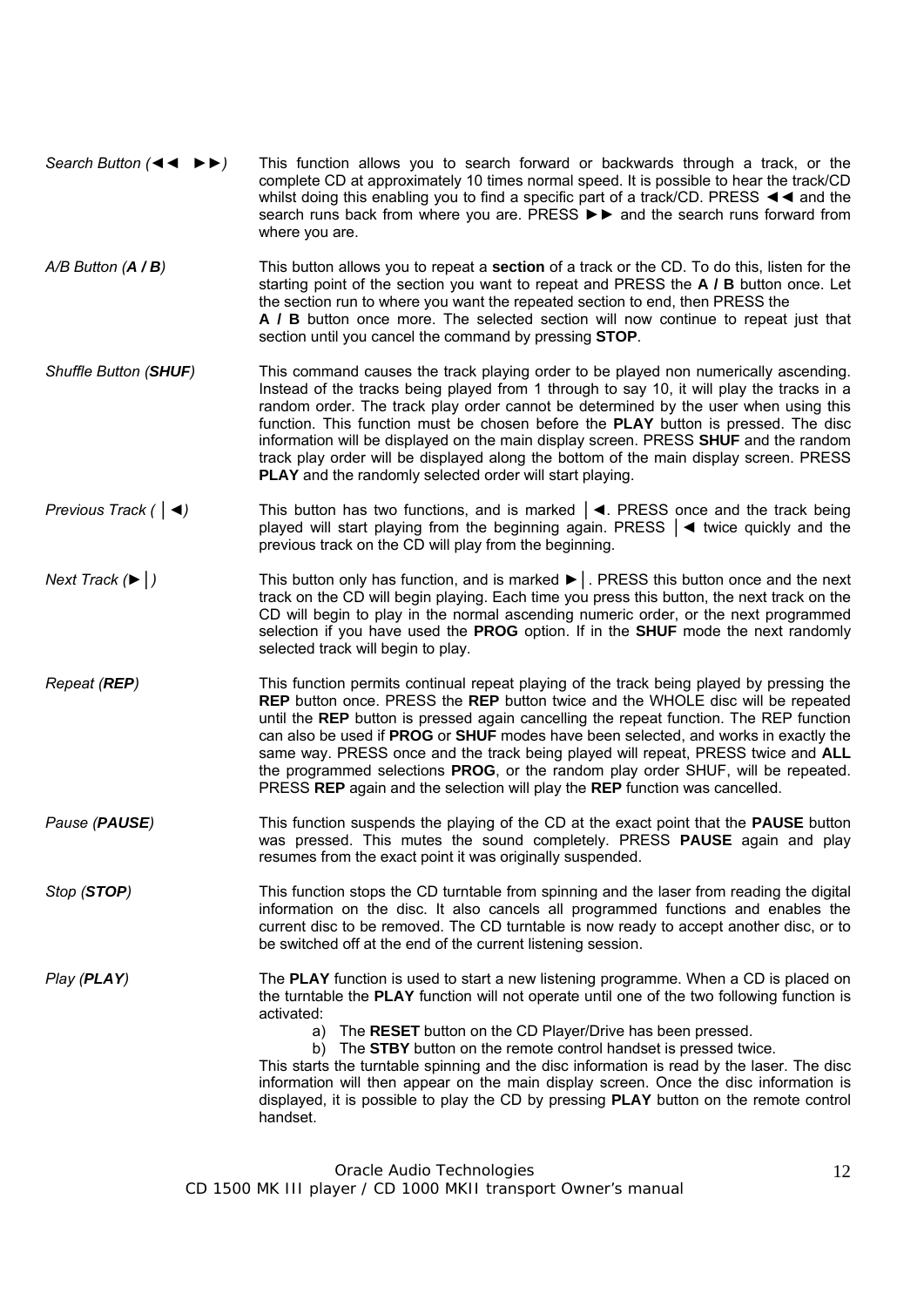# **Important Warning!**

It is essential that the protective top cover be installed and remains in place until the "No Disc" message appears in the CD display. This also applies should the unit be switched off during a listening session, **NEVER remove** this cover until the "No Disc" or the disc information message appears or re-appears after a new switch-on.

#### **Warning!** Extreme care is required when carrying out this procedure, the drive and lens mechanisms are extremely delicate.

#### **Routine Cleaning**

Cleanliness is essential in order to maintain optimum performance. Routine cleaning of the laser lens should be carried out weekly in the following way:

- 1. Turn off the power to the CD Player using the switch on the rear of the power supply.
- 2. Unplug the supply power cord from the wall socket.
- 3. Remove the aluminium top cover and the magnetic disc clamp.
- 4. Using a clean cotton bud/Q-tip damped with denatured alcohol gently wipe the laser lens.



**Warning!** Do not allow the cleaning solution to drip into the mechanism.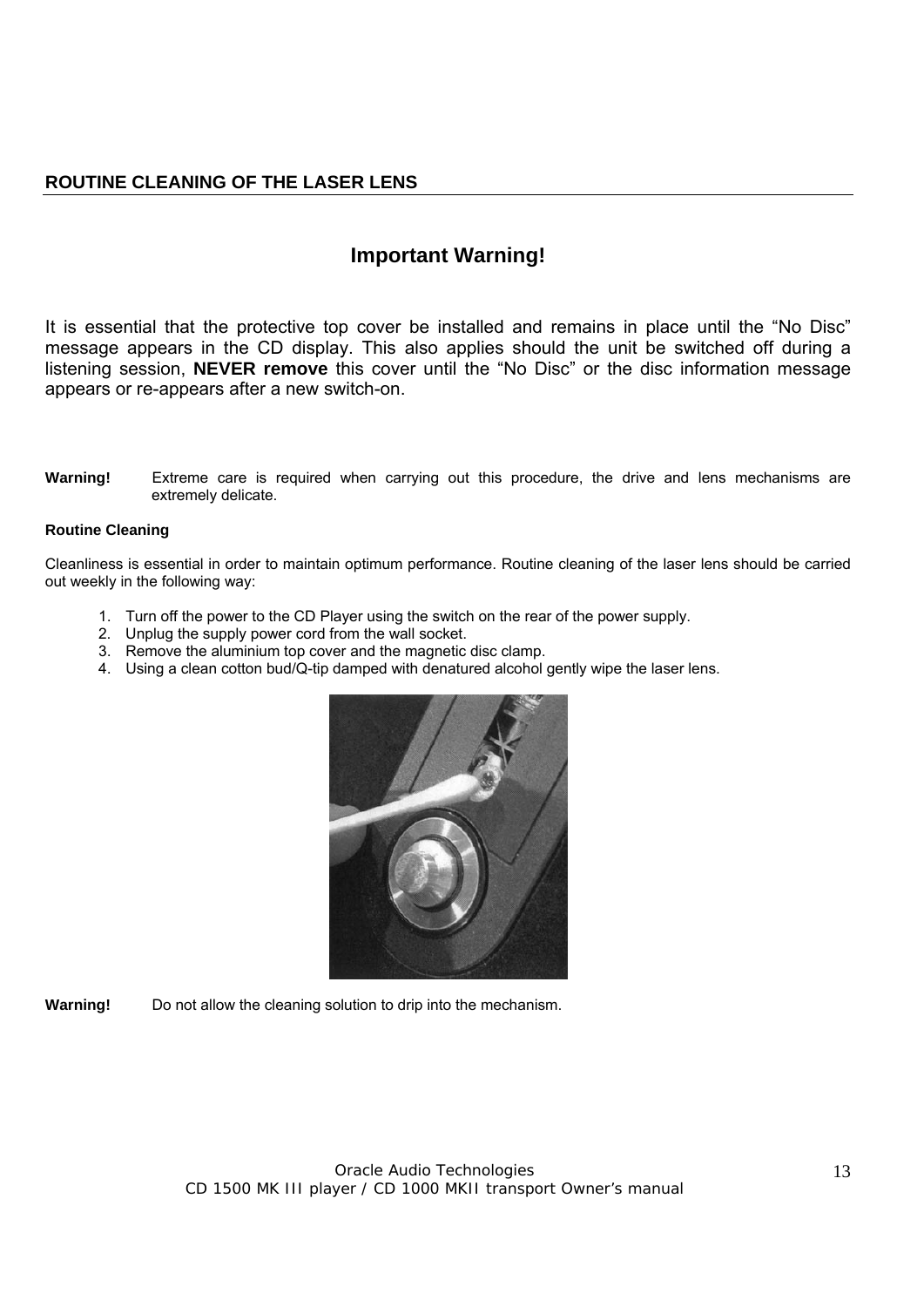#### **FUSE REPLACEMENT**

If the power supply is connected to the line source and the switch is in the "**ON**" position the red "L.E.D." locate at the front of the unit will glow. If it does not glow make sure the line signal coming from the wall outlet is operational. If everything is normal, follow the procedure below to proceed to the replacement of the line input fuse.

- Switch the power supply to the "**OFF**" position.
- Unplug the AC power cord at the power supply end.
- Use a flat blade screw driver and insert it in the slot at the top of the IEC socket to open the flap as shown on the picture.
- Use the same flat blade screw driver to gently extract the fuse holder.
- Using a continuity tester check the fuse for continuity. Continuity means "good fuse". No continuity means "fuse no good".
- When reinserting make sure the arrow on the fuse holder in the same direction as the arrow on the inside cover.





**Note:** For the CD Transport there are 2 fuses inside the IEC socket, the one under the (0) is the one in the signal path. The fuse under the " $($  —  $)$  is a spare.

- Close the flap until it snaps in a fully closed position.
- Plug the AC power cord at the power supply end.
- Switch the power supply to the "**ON**" position.

#### **Fuse Types**

#### **CD Transport (Fuse type "T")**

Line voltage : 100-120V and 220-240V Fuse on the left : GMD 200mA ( spare ) Fuse on the right : GMD 200mA ( live )

**CD Player (Fuse type "T")** 

Line voltage : 100-120V and 220-240V Fuse on the left : GMD 200mA Fuse on the right : GMD 630mA

**\* GMD Fuse Type only ( Time Delay )** 



**Important Note! Do not use a fuse of a different value rating than the one recommended.**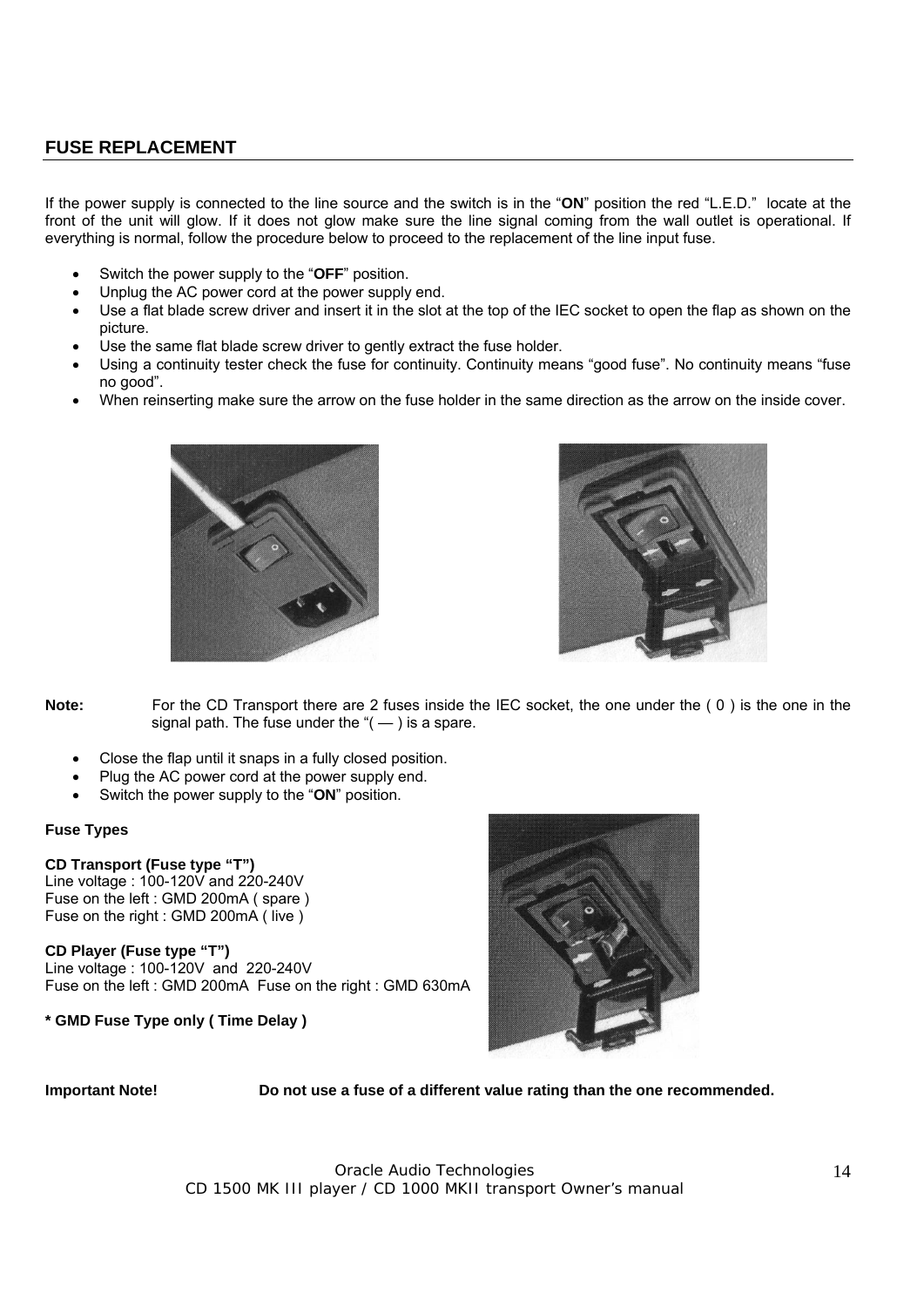# Oracle Audio CD 1500 MKIII /1000 MKII Technical Specifications

| Configuration                                                                                                                                                                               | Solid State                                                                                                                                                                                                                                                                                                                                                                                                                                                                                                                                                                                               |
|---------------------------------------------------------------------------------------------------------------------------------------------------------------------------------------------|-----------------------------------------------------------------------------------------------------------------------------------------------------------------------------------------------------------------------------------------------------------------------------------------------------------------------------------------------------------------------------------------------------------------------------------------------------------------------------------------------------------------------------------------------------------------------------------------------------------|
| Chassis                                                                                                                                                                                     | Brushed Aluminum with a Clear Lacquer Coating                                                                                                                                                                                                                                                                                                                                                                                                                                                                                                                                                             |
| CD Laser Mechanism                                                                                                                                                                          | Philips CDPRO 2LF                                                                                                                                                                                                                                                                                                                                                                                                                                                                                                                                                                                         |
| CD 1000 MK II Output Interface                                                                                                                                                              | BNC SP/DIF Digital Audio Signal, XLR AES/EBU, ST (AT&T) Optical Audio Signal<br>Single Ended SP/DIF, Digital Audio Signal<br>Format: BNC<br>Load Impedance: 75 Ohms<br>Output Impedance: 75 Ohms<br>Output Level: 0.5 Volts, peak to peak @ 75 Ohms<br>AES/EBU, Digital Audio Signal<br>Format: XLR<br>Load Impedance: 110 Ohms<br>Output Impedance: 110 Ohms<br>Output Level: 4 Volts, peak to peak @ 110 Ohms<br>ST (AT&T) Optical Audio Signal<br>Standard: ST Optical Interface (glass optical)<br>Device: HFBR 1412, High-bandwidth<br>Wave Length: 820nm                                            |
| CD 1500 MK III Output Interface                                                                                                                                                             | (1) Pair RCA Analog, BNC SP/DIF Digital Audio Signal<br>(1) Pair XLR Analog balanced output Single Ended SP/DIF, Digital Audio Signal<br>Format: BNC<br>Load Impedance: 75 Ohms<br>Output Impedance: 75 Ohms<br>Output Level: 0.5 Volts, peak to peak @ 75 Ohms<br>RCA (Analog Audio Signal)<br>Format: Cardas Rhodium plated RCA connectors<br>5k Ohms minimum, 50k Ohms Maximum<br>Output Impedance: Lower than 100 Ohms<br>Output Level: 2.4 volts effectively<br>Conversion: Crystal CSA4390, 24BIT Type: Delta-Sigma<br>Signal to noise ratio: 105 dB<br>Dynamic Range: 106 dB<br>Oversampling: 128X |
| Power Consumption                                                                                                                                                                           | CD 1000 MK II Transport: 13W<br>CD 1500 MK III Player: 18W                                                                                                                                                                                                                                                                                                                                                                                                                                                                                                                                                |
| Power Supply Transformer<br><b>AC Power Requirements</b><br>Removable Power Cord<br><b>Remote Control</b><br><b>Outboard Power Supply</b><br>Warranty<br>Overall Dimensions (WHD)<br>Weight | 800VA<br>100 / 117 / 220 (230) / 240V, 50Hz or 60Hz<br>Included<br>Included<br>Included<br>2 Years  from purchase date<br>419.1 x 152.4 x 355.6 mm, (16.5in x 6in x 14in)<br>13,4 kilograms / 29,5 pounds                                                                                                                                                                                                                                                                                                                                                                                                 |